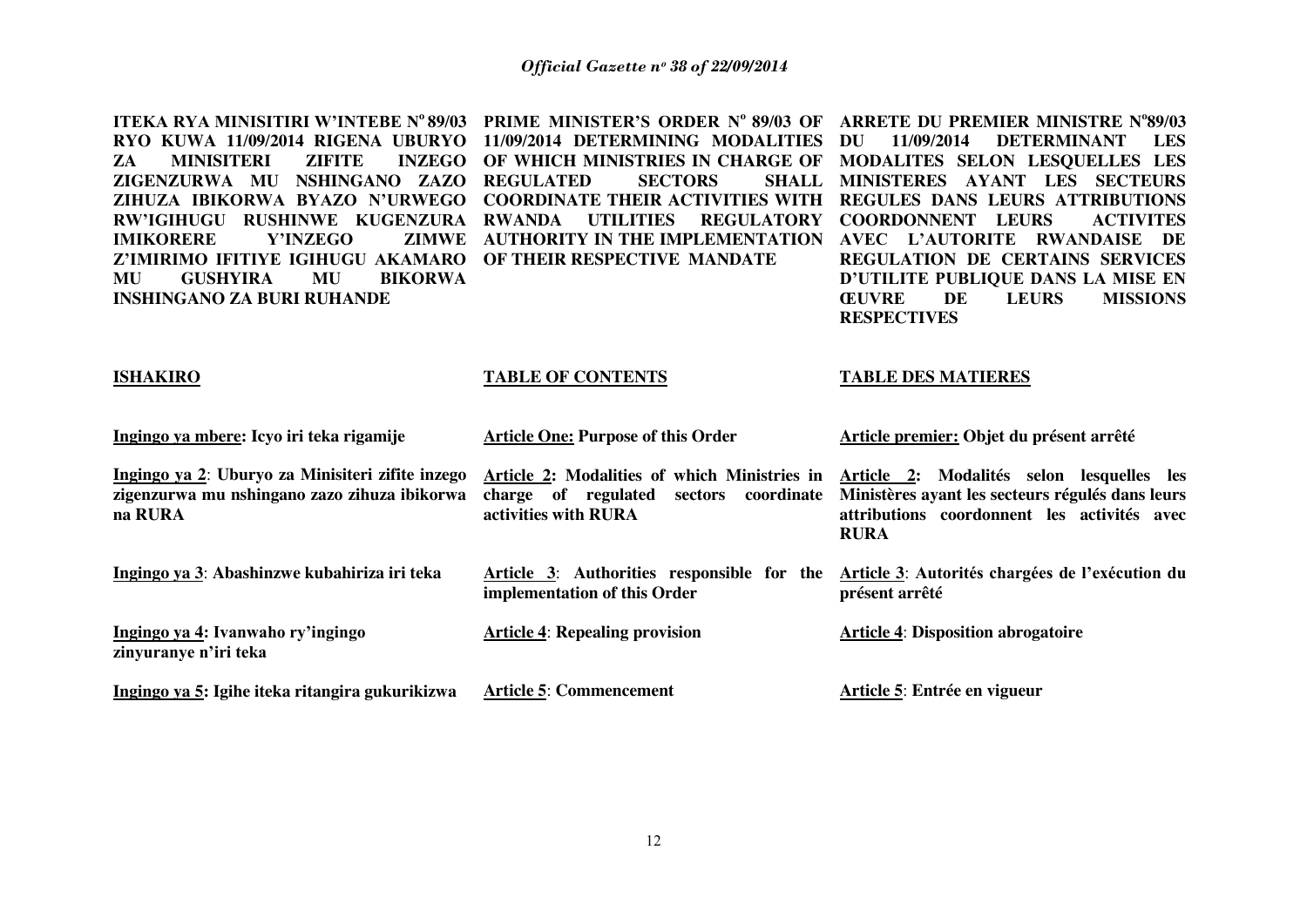**RYO KUWA 11/09/2014 RIGENA UBURYO 11/09/2014 DETERMINING MODALITIES ZA MINISITERI ZIFITE ZIGENZURWA MU NSHINGANO ZAZO REGULATED SECTORS SHALL ZIHUZA IBIKORWA BYAZO N'URWEGO COORDINATE THEIR ACTIVITIES WITH REGULES DANS LEURS ATTRIBUTIONS**  RW'IGIHUGU RUSHINWE KUGENZURA RWANDA UTILITIES REGULATORY COORDONNENT LEURS ACTIVITES **IMIKORERE Y'INZEGO Z'IMIRIMO IFITIYE IGIHUGU AKAMARO OF THEIR RESPECTIVE MANDATE MU GUSHYIRA MU BIKORWA INSHINGANO ZA BURI RUHANDE** 

Rwanda of 04 June 2003, as amended to date,

Pursuant to Law nº 09/2013 of 01/03/2013 Establishing Rwanda Utilities Regulatory Authority (RURA) and determining its mission, powers, organization and functioning especially

**ITEKA RYA MINISITIRI W'INTEBE No 89/03 PRIME MINISTER'S ORDER No 89/03 OF ARRETE DU PREMIER MINISTRE No 89/03 OF WHICH MINISTRIES IN CHARGE OF MODALITES SELON LESQUELLES LES AUTHORITY IN THE IMPLEMENTATION AVEC L'AUTORITE RWANDAISE DE DU 11/09/2014 DETERMINANT LES MINISTERES AYANT LES SECTEURS REGULATION DE CERTAINS SERVICES D'UTILITE PUBLIQUE DANS LA MISE EN ŒUVRE DE LEURS MISSIONS RESPECTIVES**

#### **Minisitiri w'Intebe;**

**ATEGETSE:**

Ashingiye ku Itegeko Nshinga rya Repubulika y'u Rwanda ryo kuwa 04 Kamena 2003 nk'uko ryavuguruwe kugeza ubu, cyane cyane mu ngingo zaryo iya 118, iya 119, iya 120, iya 121 n'iya 201;

Ashingiye ku Itegeko n° 09/2013 ryo kuwa 01/03/2013 rishyiraho Urwego rw'Igihugu Rushinzwe Kugenzura Imikorere y'inzego zimwe z'imirimo ifitiye Igihugu akamaro (RURA) rikanagena inshingano, ububasha, imiterere, n'imikorere byarwo, cyane cyane mu ngingo yaryo ya 11;

Inama y'Abaminisitiri yateranye kuwa 09/06/2014 After consideration and approval by the Cabinet imaze kubisuzuma no kubyemeza;

**HEREBY ORDERS**

in its session of 09/06/2014 ;

**The Prime Minister;** 

201;

in Article 11;

**ARRETE** 

13

#### **Le Premier Ministre;**

Pursuant to the Constitution of the Republic of Vu la Constitution de la République du Rwanda especially in Articles 118, 119, 120, 121 and spécialement en ses articles 118, 119, 120, 121 et du 04 juin 2003, telle que révisée à ce jour, 201;

> Vu la Loi n° 09/2013 du 01/03/2013 portant création de l'Autorité Rwandaise de Régulation de Certains Services d'utilité publique (RURA) et déterminant sa mission, ses pouvoirs, son organisation et son fonctionnement spécialement en son article 11;

> Après examen et adoption par le Conseil des Ministres en sa séance du 09/06/2014 ;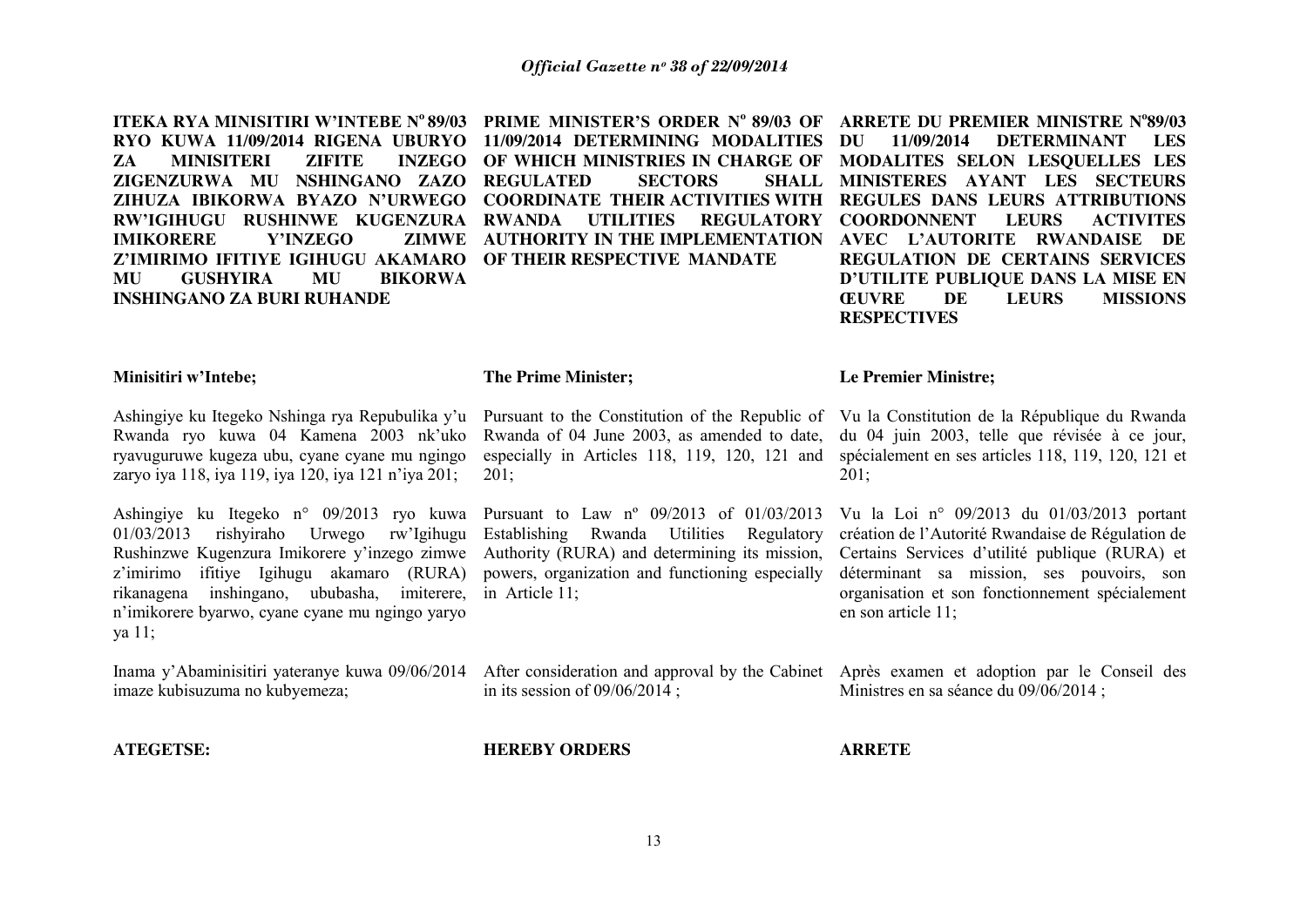#### **Ingingo ya mbere: Icyo iri teka rigamije**

Iri teka rigena uburyo za Minisiteri zifite inzego zigenzurwa mu nshingano zazo zihuza ibikorwa byazo n' Urwego rw'Igihugu rushinzwe kugenzura inzego zimwe z'imirimo ifitiye Igihugu akamaro "RURA" mu gushyira mu bikorwa inshingano za buri ruhande.

## **Ingingo ya 2**: **Uburyo za Minisiteri zifite inzego zigenzurwa mu nshingano zazo zihuza ibikorwa na RURA**

Bitabangamiye uburyo buteganwa mu itegeko rishyiraho Urwego Ngenzuramikorere n'andi mategeko agenga inzego z'imirimo igenzurwa, Minisiteri zifite imirimo igenzurwa mu nshingano zazo zihuza ibikorwa byazo na RURA mu buryo bukurikira :

- RURA ibyibwirije cyangwa ibisabwe igira inama Minisitiri ufite mu nshingano ze inzego z'imirimo igenzurwa ku bibazo birebana n'iyo mirimo ;
- RURA igira uruhare mu itegurwa n'ishyirwa mu bikorwa rya politike y' urwego rw'umurimo ugenzurwa ;
- RURA ishobora gutangiza, gusaba itangwizwa ry'umushinga cyangwa gutanga ibitekerezo ku mushinga ubwawo ku birebana n'imirimo igenzurwa ;

#### **Article One: Purpose of this Order**

The purpose of this Order is to determine modalities of which Ministries in charge of regulated sectors shall coordinate their activities with Rwanda Utilities Regulatory Authority, abbreviated as "RURA", in the implementation of their respective mandate.

## **Article 2: Modalities of which Ministries in charge of regulated sectors coordinate activities with RURA**

Without prejudice to the modalities provided for by the law establishing the Regulatory Authority and other laws governing regulated sectors, Ministries in charge of regulated sectors shall coordinate their activities with RURA in the following manner:

- upon its own initiative or upon request by the Minister in charge of regulated services, RURA may provide advice on issues regarding public utilities;
- RURA shall participate in the elaboration and implementation of the policy pertaining to regulated sectors ;
- RURA may initiate, propose the initiation of a bill or provide an opinion to the bill itself regarding the regulated services ;

#### **Article premier: Objet du présent arrêté**

Le présent arrêté détermine les modalités selon lesquelles les Ministères ayant les secteurs régulés dans leurs attributions coordonnent leurs activités avec l'Autorité Rwandaise de Régulation de certains services d'utilité publique « RURA » dans la mise en œuvre de leurs missions respectives.

## **Article 2: Modalités selon lesquelles les Ministères ayant les secteurs régulés dans leurs attributions coordonnent les activités avec RURA**

Sans préjudice aux modalités prévues par la loi créant l'Autorité de Régulation ainsi que les lois régissant les secteurs régulés, les Ministères ayant les secteurs régulés dans leurs attributions coordonnent les activités avec RURA de la manière suivante :

- de sa propre initiative ou sur demande du Ministre ayant les services régulés dans ses attributions, RURA peut donner conseils sur une question concernant un service d'utilité publique :
- RURA participe à l'élaboration et la mise en œuvre de la politique de services régulés ;
- RURA peut initier, proposer une initiation d'un projet de loi ou donner un avis sur le projet lui-même relatif aux services régulés.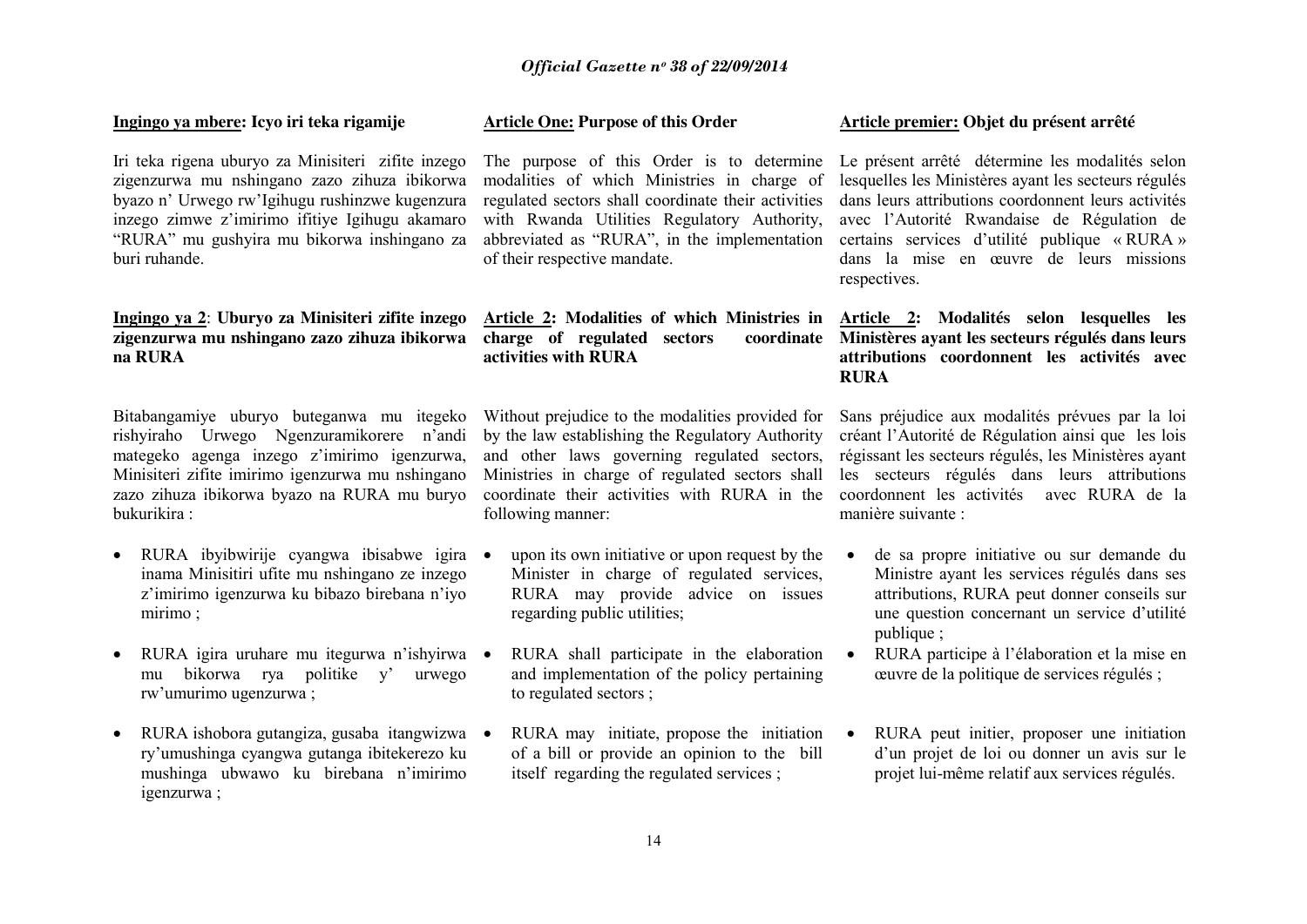- RURA igenera kopi ya raporo y'ibikorwa by'umwaka Minisitiri ufite inzego z'imirimo igenzurwa mu nshingano ze ;
- RURA itumira Minisiteri ifite inzego zigenzurwa mu nshingano zayo mu nama nyunguranabitekerezo ku bijyanye n'amabwiriza ashyirwaho n'Urwego Ngenzuramikorere ;
- Minisiteri ifite inzego zigenzurwa mu nshingano zayo itumira RURA mu kwitabira isuzumwa ry'imishinga y'amategeko agenga urwego rw'umurimo rugenzurwa mu Nteko Ishinga Amategeko ;
- RURA na Minisiteri zifite inzego zigenzurwa mu nshingano zazo bigirana imikoranire ihamye kandi ihoraho igamije guteza imbere inzego z'imirimo igenzurwa kandi hubahirizwa ihame ry'ubwigenge bw'Urwego Ngenzuramikorere.

### **Ingingo ya 3**: **Abashinzwe kubahiriza iri teka**

Minisitiri ufite itumanaho, ikoranabuhanga, itangazamakuru, serivisi z'amaposita mu nshingano ze, Minisitiri ufite ingufu zisubira n'izitisubira, n'imyuka ikoreshwa mu nganda, ibitembo n'ibigega mu nshingano ze, Minisitiri ufite amazi, isuku n'isukura mu nshingano ze, Minisitiri ufite itwarwa ry'abantu n'ibintu mu nshingano ze n' Urwego Ngenzuramikorere (RURA) basabwe kubahiriza iri teka.

- RURA shall provide a copy of an annual  $\bullet$ activity report to the Minister in charge of regulated services;
- RURA shall consult the Ministry in charge of regulated services prior to the validation of regulations to be put in place by the Regulatory Authority;
- the Ministry in charge of regulated services shall invite RURA to participate in the examination of the draft laws governing regulated sector in the Parliament;
- RURA and the Ministries in charge of  $\bullet$ regulated services shall have close and regular collaboration aiming at the development of the regulated sectors and without prejudice to the required regulatory independence.

# **implementation of this Order**

The Minister having telecommunications, information technology, media and post services in his/her attributions, the Minister having renewable and non renewable energy, industrial gases, pipelines and storage facilities in

his/her attributions, Minister having water and sanitation in his/her attributions, Minister having

- RURA réserve une copie du rapport d'activités annuelles au Ministre ayant les services régulés dans ses attributions ;
- RURA consulte le Ministère en charge des services régulés avant la validation de la réglementation à mettre en place par l'Autorité de Régulation ;
- le Ministère ayant les services régulés dans ses attributions invite RURA à participer aux examens de projets de lois sectorielles au sein du Parlement ;
- RURA et les Ministères ayant les services régulés dans leurs attributions doivent avoir une collaboration étroite et régulière dans le but du développement des secteurs régulés et sans préjudice à l'indépendance de l'Autorité de Régulation.

## **Article 3**: **Authorities responsible for the Article 3** : **Autorités chargées de l'exécution du présent arrêté**

transport of persons and goods in his/her attributions, le Ministre ayant le transport des attributions and Rwanda Utilities Regulatory personnes et des biens dans ses attributions et Le Ministre en charge des télécommunications, technologie de l'information, Media et les services postaux dans ses attributions, le Ministre ayant les énergies renouvelables et non renouvelables, les gaz, les conduits et les réservoirs industriels dans ses attributions, le Ministre ayant l'eau et l'assainissement dans ses